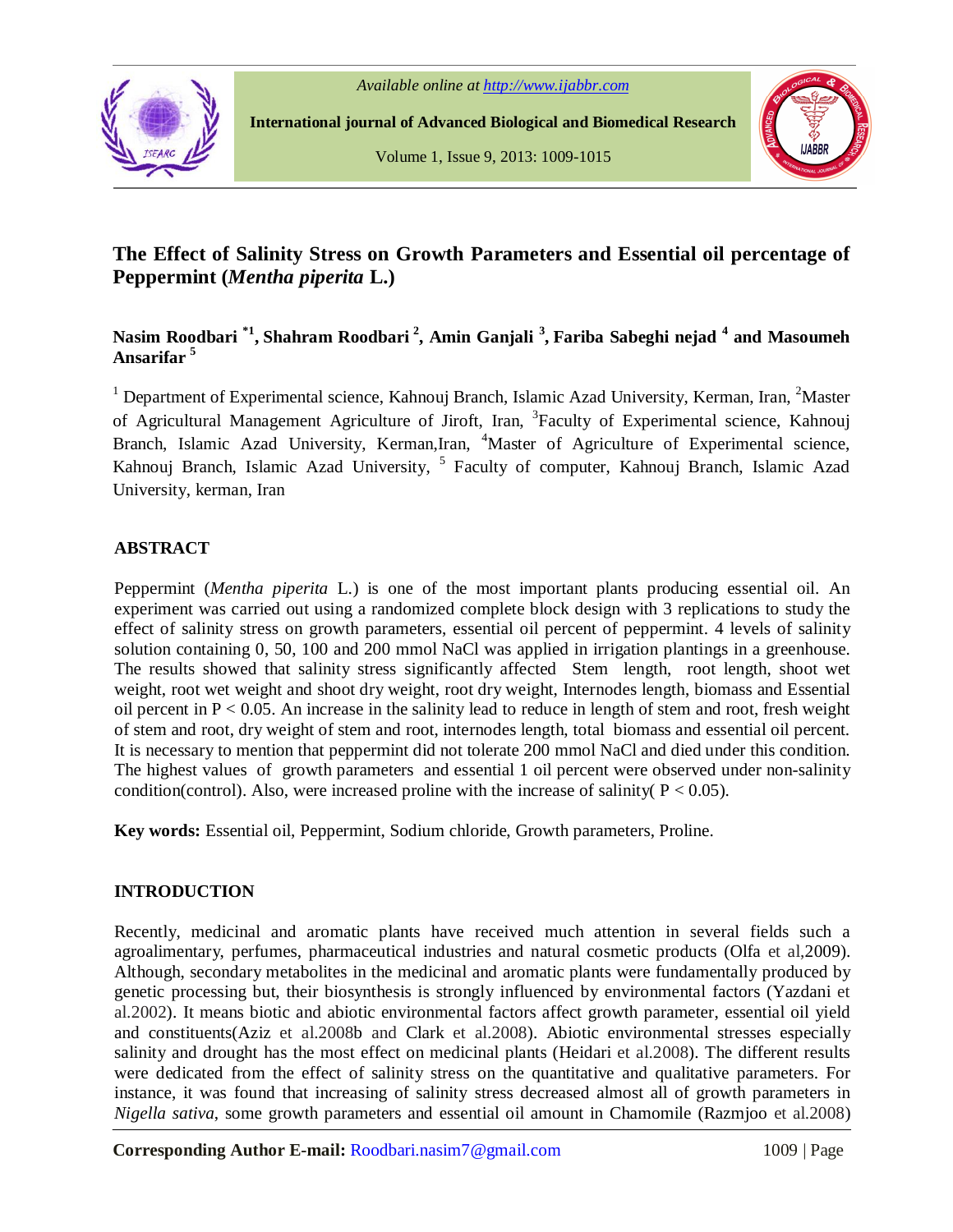and essential oil yield in Lemon Balm (Ozturk et al.2004). Also, effect of salinity parameter on essential oil quality in Lemon Verbena showed the increased amount of geranial as salinity level was increased (Tabatabaie and Nazari.2007). In the other hand, findings of the previous researchers about stress are contradictory. Peppermint (Mentha piperita L.) belongs to mint (Lamiaceae) family and is herbaceous and perennial considered as a medical and aromatic plant and were produced extensively for the medicinal and food product industries (Yazdani et al.2002 and Grieve. 1999). Fundamental components of peppermint essential oil include menthol, menthone, methylacetat, menthofuran and pulegone (Tabatabaie and Nazari. 2007and Mahmoud, and Croteau.2003). It is necessary to mention that the amount of peppermint essential oil and its constituents considerably were impressed by different factors such as climate, soil type, geographical area(Yazdani et al.2002) harvest time and fertilizer usage (Niakan et al.2004). In this study, the effect of salinity stress is investigated on growth parameters, essential oil constituents and proline in peppermint. The results of this study can be used by producers of this plant to be able to access desirable quantitative and qualitative properties in its essential oil in order to its optimum applications in industry.

#### **MATERIALS AND METHODS**

In this study the effect of salinity stress on growth and production characteristics of Peppermint essential oil was done experiment under greenhouse conditions. peppermint plants were initiated from rhizome cuttings(10 cm long) supplied by Azad University of Jiroft Branch. They were transferred into laboratory of biology and them were sterilized of laminar air flow system in the following order with 10% ethanol, 15% sodium hypochlorite for 2-3 minutes each and washed 3 times with sterile water and were grown in pots with dimensions(25 cm head diameter  $\times$  20 cm height) and all of them were filled with sandy loam soil. This experiment was carried out using a randomized complete block design with 3 replications. The factors studied included 4 salinity levels that were used the certain amounts of sodium chloride in distilled water containing levels  $0(S_1 \text{ or control})$ ,  $50(S_2)$ ,  $100(S_3)$  and  $200(S_4)$  mM sodium chloride in distilled water. The total electric conductivity (E.C.) of the culture media at  $25^{\circ}$ C was  $0/71$ , 6/72, 12/91 and 15/36 dS/m, respectively. Each experiment was repeated in triplicate. Published research supports the premise that the salinity of water plants will actually have available to utilize, the soil EC, ECe, or ECsat(saturated paste extract), is on average as much as three times the salinity of applied irrigation water due to evapotranspiration(Ayers and Westcot,1976). Initially, all pots watered with distilled water until 7-8 leaf stage of the seedlings. Then, the number 3 seedlings were maintained had better growth than the rest of the into pots. The irrigation with saline solution was applied according need pots in a 3 months period. At the end of the experiment, selected of the 4 plants in each treatment that were the same for both sizes and were measured the parameters such as shoot length, root length, shoot fresh weight, shoot dry weight, root fresh weight, root dry weight, Internodal length , essential oil content and proline content. Essential oil content was determined by hydro distillation method by submitting aerial part of dried plants (100g) in modified Clevenger apparatus (Ozturk et al.2004). After 3 hours distillation was stopped so essential oil ratio was measured by using dry yield (biomass yield) of peppermint. Before the oil, were measured moisture samples, placing it in the oven (105  $\cdot$ C) for 3 h. Also, For proline colorimetric determinations, a 1:1:1 solution of proline, ninhydrin acid and glacial acetic acid was incubated at 100؛C for 1 hour. The reaction was arrested in an iced bath and the cromophore was extracted with 4 ml toluene and its absorbance at 520 nm was determined in a BioMate spectrophotometer (Thermo Spectronic). The concentration of proline in root tissues was determined by triturating the frozen roots. Subsequently, 0.5 g of triturated roots was mixed with 2 ml of 3% sulfosalicylic acid. The supernatant after centrifugation was mixed in a 1:1:1 ratio with ninhydrin acid and glacial acetic acid. The reaction and determination of proline were carried out similarly to that described above. The method was calibrated for each determination with standard proline solutions within the detection range of the method  $(0-39 \mu g)$ . Data were subjected to analysis of variance using statistical analysis system and followed by Duncan's multiple range tests and terms were considered significant at  $P < 0.05$  by SAS software.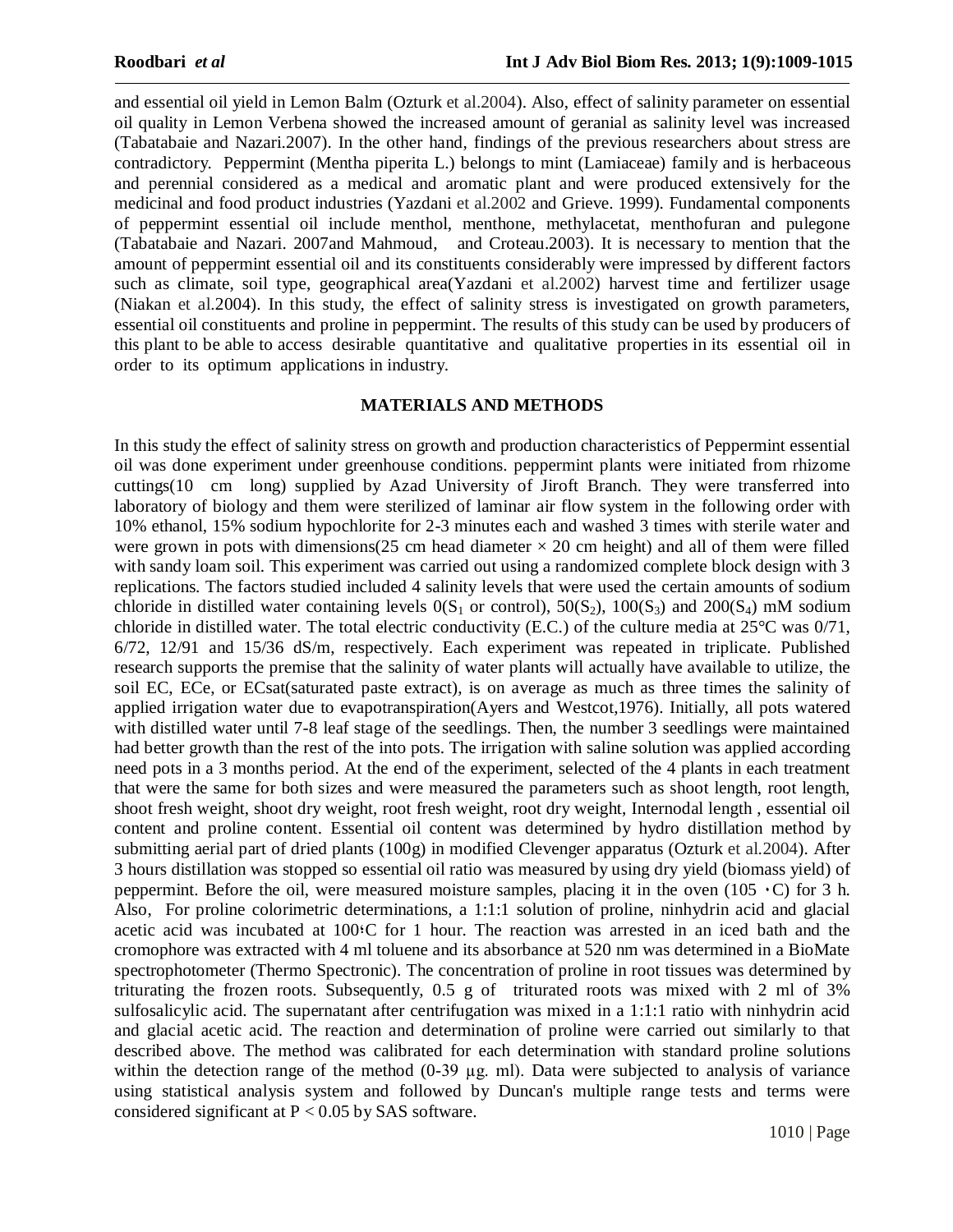#### **RESULTS AND DISCUSSION**

1011 | Page The results showed that salinity stress significantly affected growth parameter, essential oil percent and proline content of peppermint in  $P < 0.05$  (Table 1). Highest Shoot length, root length, shoot wet weight, root wet weight, shoot dry weight, root dry weight, internodes length, Essential oil percent were achieved under  $S_1$  treatment and with increasing in salinity from 0 to 200 mmol  $L<sup>1</sup>$  NaCl, all of growth parameter, essential oil percent were reduced (Figures1). Peppermint did not tolerate 200 mmol L **.**<sup>1</sup>NaCl and died under these conditions. As it was shown in the results of this study, salinity stress had a negative effect on most of the morphological characteristics under study, as with increase in salinity from 0 to 200 mmolL<sup>.1</sup> NaCl, plant stem and root length, internodes length were reduced. Salinity also caused reduction in the shoot and root fresh weight, shoots and root dry weight and essential oil. In this study, was not essential oils in the highest level of stress, due to a very low tissue fresh mint(Table 1). The main reason for this reduction may be attributed to suppression of growth under salinity stress during the early developmental stages (shooting stage) of the plants. Salinity stress significantly decreased Essential oil percentage. Olfa et al. (2009) also showed that oil content in Marjoram (Origanum majorana) was decreased consistently with increase in external salt levels. Reduced stem length, shoot wet and dry weight and biomass may have resulted in oil content reduction of peppermint under salinity stress environment. Salinity tolerance in plants is based on the Sensitive Plants(injury at>2 dS/m ECe) and Moderately tolerant (injury at 4-6dS/m ECe)(Wolf, 1999). The highest and lowest of proline content was observed in the 200 and 0 mmol L**.** NaCl treatments(Figures2).The increase in proline content could be attributed to a decrease in proline oxidase activity in saline conditions (Muthukumarasamy et al,2000). Proline occurs widely in higher plants and accumulates in larger amounts than other amino acids. Plants under salt stress may present increased levels of certain compounds. Amino acids (alanine, arginine, glycine, serine, leucine, and valine, together with. This result is consistent with the amino acid, proline, and the non-protein amino acids, citrulline and ornithine) and amides (such as glutamine and asparagines) have also been reported to accumulate in plants subjected to salt stress (Mansour, 2000). Those reported by Aziz et al. (2008a) for decreasing in growth parameter and essential oil of peppermint grown in different levels of salinity stress. As stated by Munns(2003), suppression of plant growth under saline conditions may either be due to decreased availability of water or to the toxicity of sodium chloride. Also the reduction in dry weight under salinity stress may be attributed to inhibition of hydrolysis of reserved foods and their translocation to the growing shoots. Salinity stress imposes additional energy requirements on plant cells and less carbon is available for growth and flower primordial initiation and then less essential oil may be synthesized (Cheesman.1988). Safikhani et al.(2007) showed that increasing salinity stresses caused a reduction, both in shoot and root yield of Nigella sativa. Khammari et al (2007) also compared the performance of six medicinal plants, Cyamopsis psoraloides, Cynara scolymus, Hibiscus sabdariffa, Cassia angustifolia, Ocimum basilicum and Hyssopus officinalis at germination stage at different levels of NaCl salinity. They concluded that salinity resulted in the suppression of plant growth in all species. The ability to limit Na transport into the shoots and to reduce the Na accumulation in the rapidly growing shoot tissues, is critically important for maintenance of high growth rates and protection of the metabolic process in elongating cells from the toxic effects of Na+(Razmjoo et al.2008). However, this characteristic was not considered in this study. From a qualitative point of view, menthol and menthone are the main constituents of the peppermint essential oil. The commercial importance of peppermint essential oil depends on the percentage of these 2 components as well as the low percentages of other undesirable compounds such as menthofuran (Mahmoud and Croteau.2003 ). An excess of soluble salts in the soil leads to osmotic stress, specific ion toxicity and ionic imbalances (Munns.2003) and, as a consequence, plant can go to death (Rout and Shaw,2001). All seedlings of melissa officinalis died at 6 dS/m (Ozturk et al,2004); the observed increasing soil salinity up to 3000 ppm resulted in complete death of sage plants (Hendawy and Khalid,2005). Salinity reduces the production of essential oils in the mint(Lamiaceae)family plants and This is probably due to the limited supply of cytokinin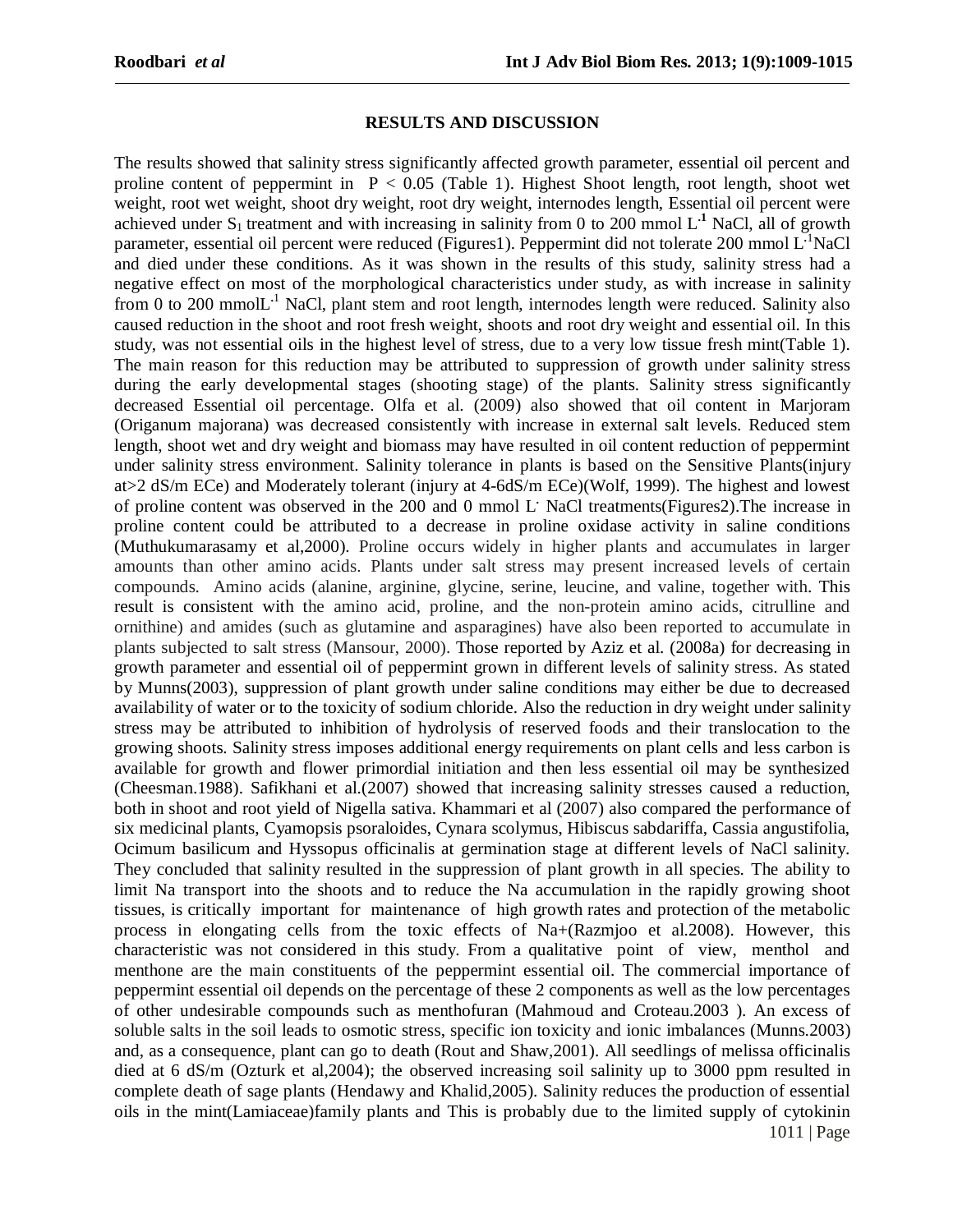from the roots to the branches and the leaves are changing ratio between Abscisic acid and cytokinin(Charles.1990).



**Fig 1:** Essential oil percentage under different salinity stress



**Fig 2:** Proline content under different levels of salinity stress

**Funding:** Peppermint was moderately tolerant to salinity, because salinity inhibited various growth parameters of this plant to various degrees. Peppermint Peppermint can be grown successfully on most agricultural soils, as long as NaCl does not exceed the critical values (200 mmol in this study).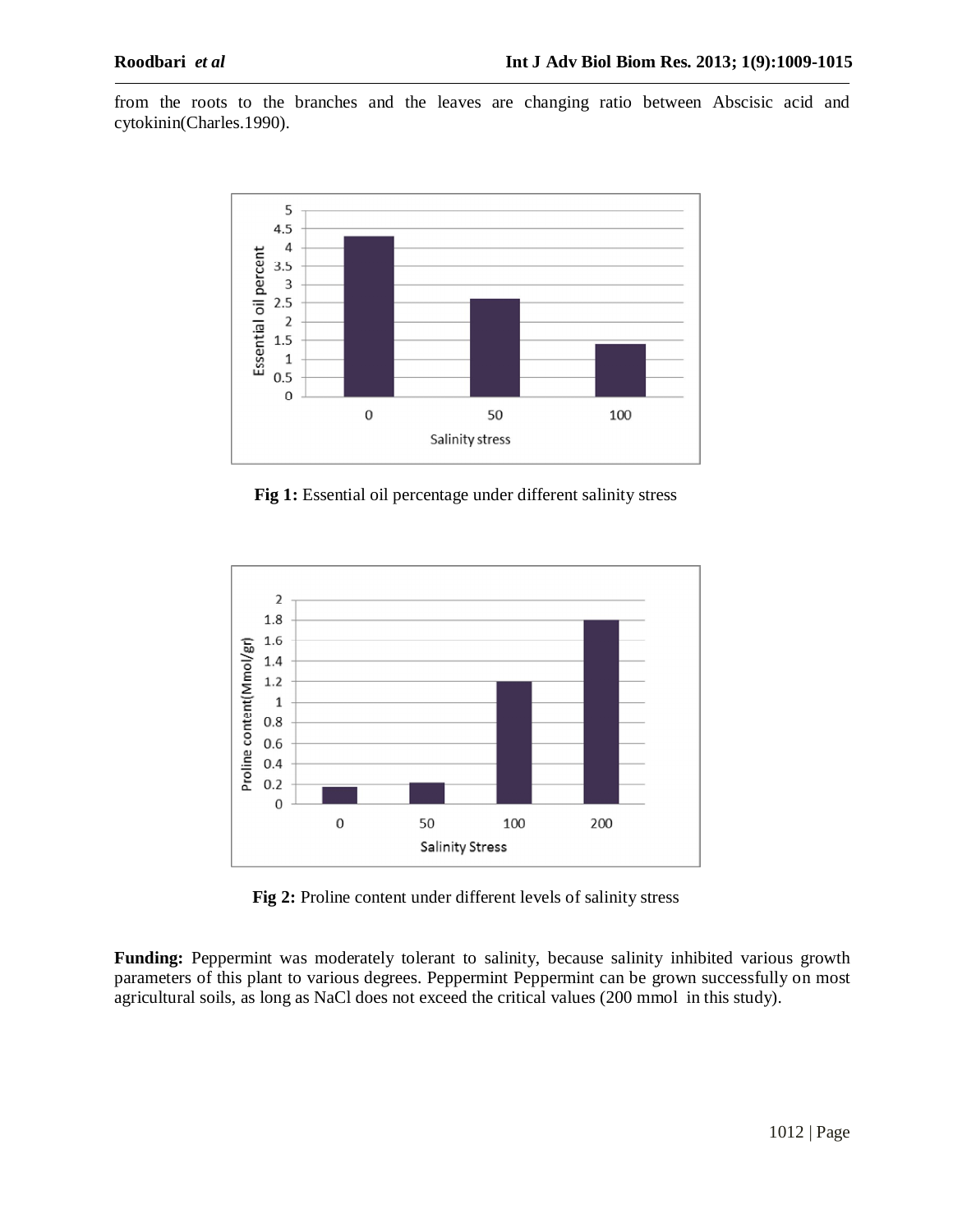### **REFERENCES**

Aziz, E.A., H. Al-Amier and L.E. Craker. ( 2008a). Influence of Salt Stress on Growth and Essential Oil Production in Peppermint, Pennyroyal and Apple Mint. Journal of Herbs, Spices and Medicinal Plants, 14, 77-87.

Aziz, E.A., S.T. Hendawi, E.E.D. Azza and E.A. Omer. ( 2008b). Effect of Soil Type and Irrigation Intervals on Plant Growth, Essential Oil and Constituents of Thymus vulgaris Plant. Amrican-Eurasian J. Agric. Environ. Sci,. 4(4), 443-450.

Ayers,R.S. and D.W.Westcot. (1976). Water Quality for Agriculture. Irrigation and Drainage paper No.29.Food and Agriculture organization of the United Nations.Rome.

Charles, D.J., R.J. Joly and J.E. Simon. ( 1990). Effect of Osmotic Stress on the Essential oil Content and Composition of Peppermint. Phytochemistry, 29, 2837-2840.

Cheesman, J.M. (1988). Mechanisms of Salinity Tolerance in Plants. J. Plant Physiol, 87, 547-50.

Clark, R.J. and R.C. Menary. ( 2008). Environmental Effects on Peppermint (Mentha piperita L.) Effects of Temperature on Photosynthesis, Photorespiration and Dark Respiration in Peppermint with Reference to Oil Composition. Australian J. Plant Physiol., 7(6), 693-697.

Grieve, M. (1999). A Modern Herbal, Mints.

Hendawy SF, Khalid KhA. (2005). Response of sage (salvia officinalis L.) plants to zinc application under different salinity levels J Appl Sci Res, 1,147-55.

Heidari, F., S. Zehtab Salmasi, A. Javanshir, H. Aliari and M.R. Dadpoor. (2008). The Effects of Application Microelements and Plant Density on Yield and Essential oil of Peppermint (Mentha piperita L.). Iranian J. Med. Aromatic Plants, 24, 1-9.

Khammari, I., Sh. A. Saran and M. Dahmardeh. (2007). The Effect of Salinity on Seed Germination and Growth in Six Medicinal Plants. Iranian J. Med. Aromatic Plants, 23, 331-339.

Mahmoud, S.S. and R.B. Croteau. (2003). Menthofuran Regulates Essential oil Biosynthesis in Peppermint by Controlling a Downstream Monoterpene Reductase. Institute of Biological Chemistry, Washingston State University, Pullman, 100, 14481-14486.

Mansour MMF. (2000). Nitrogen containing compounds and adaptation of plants to salinity stress. Biol Plant. 43,491-500.

Munns, R. (2003). Comparative Physiology of Salt and Water Stress. Plant Cell Environ., 25, 239-50.

Muthukumarasamy M, Gupta DS, Panneerselvam R. (2000). Influence of triadimefon on the metabolism of NaCl stressed radish. Biol Plant; 43,67-72.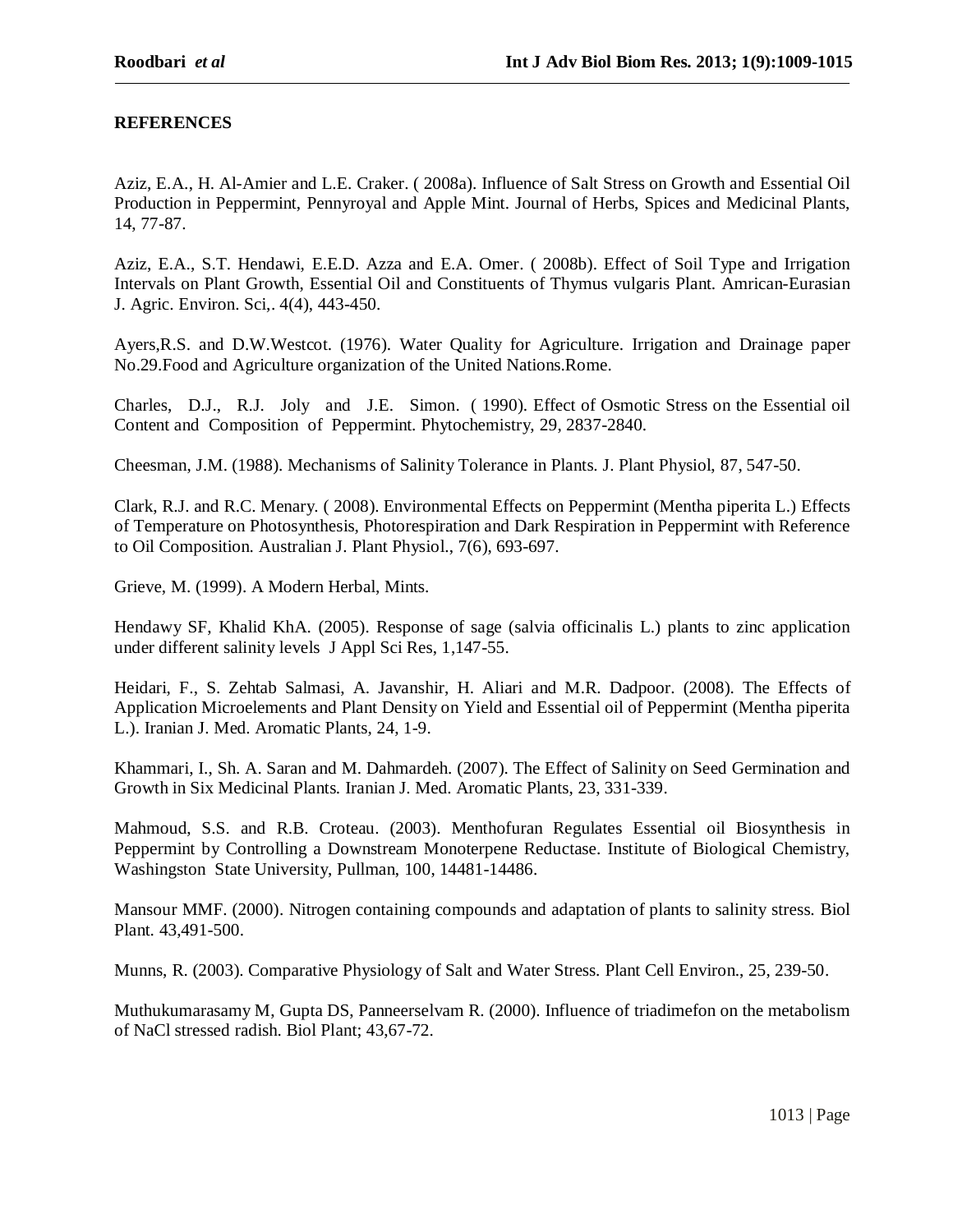Niakan, M., R.A. Khavarynejad and M.B. Rezaee. (2004). Effect of Different Rates of N/P/K Fertilizer on Leaf Fresh weight, Dry Weight, Leaf area and Oil Content in Mentha piperita L. Iranian J. Med. Aromatic Plants Res., 20(2), 131-148.

Noroozi, M. (2001). Hydroponic. Publication of Mohaddes.

Olfa Baatour, R., W. Kaddour, M. Aidi Wannes and B. Lachaal Marzouk. (2009). Salt Effects on the Growth, Mineral Nutrition, Essential oil Yield and Composition of Marjoram (*Origanum majorana*). Acta Physiol Plant, 10,0374- 6.

Ozturk, A., A. Unlukara, A. Ipek and B. Gurbuz. ( 2004). Effects of Salt Stress and Water Deficit on Plant Growth and Essential oil Content of Lemon Balm (Melissa officialis L.). Pak. J. Bot., 36(4), 787- 792.

Razmjoo, K., P. Heydarizadeh and M.R. Sabzalian. (2008). Effect of Salinity and Drought Stresses on Growth Parameters and Essential oil Content of Matricaria chamomila. Int. J. Agri. Biol., 10, 451-4.

Rout NP, Shaw BP. (2001). Salt tolerance in aquatic macrophytes: ionic relation and interaction. Biol Plant; 55,91-5.

Safikhani, F., H. Heydari sharifabad, A. Syadat, A. Sharifi ashorabadi, M. Syednedjad and B. Abbaszadeh. (2007). The Effect of Drought Stress on Percentage and Yield of Essential oil and Physiological Characteristics of Deracocephalum moldavica L. Iranian J. Med. Aromatic Plants, 23, 86- 99.

Tabatabaie, J. and J. Nazari. (2007). Influence of Nutrient Concentrations and NaCl Salinity on the Growth, Photosynthesis and Essential oil Content of Peppermint and Lemon Verbena. Turk J. Agric. For., 31, 245-253.

Yazdani, D., H. Jamshidi and F. Mojab. (2002). Compare of Essential oil Yield and Menthol Existent in Peppermint (*Mentha piperita L.*) Planted in Different Origin of Iran. Journal of Medicinal Plants of Medicinal Plant Institute of Jahad daneshgahi, 3, 73-78.

Wolf,B. (1999). The fertile triangle. Food products press. Binghampton, New York.